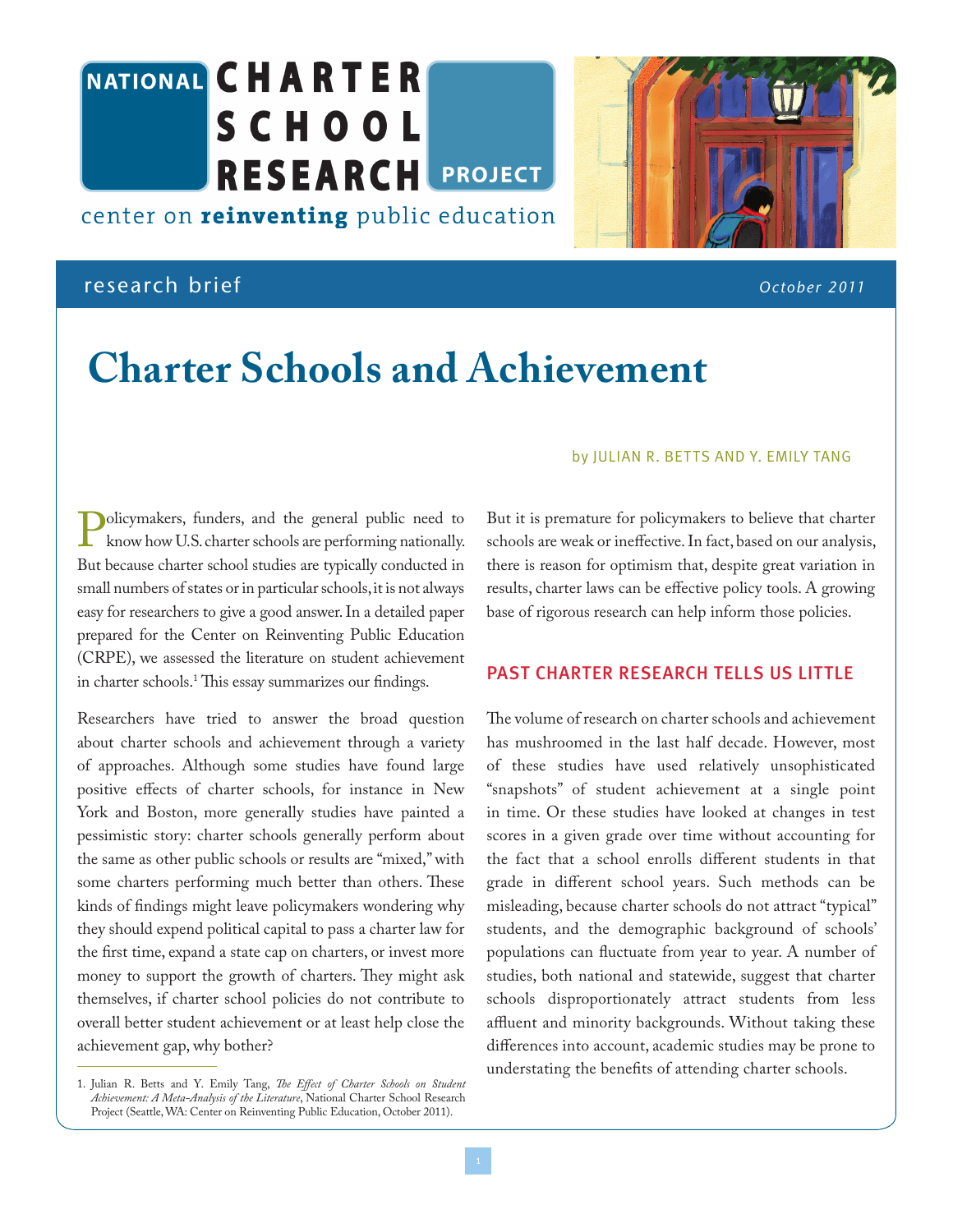CRPE's Charter School Achievement Consensus Panel documented these patterns, and argued that these "snapshot" approaches are unlikely to produce unbiased estimates of the causal effect of attending a charter school on a student's achievement.2 The Panel suggested that two different approaches promised to provide more accurate results. The first would be to compare those who win and those who lose lotteries to attend a given charter school. Eight papers have used this approach to date, and the total number of charter schools studied in these papers is just under 100. The Consensus Panel argued that the next best approach would be to use one of several variations of value-added models. These models follow individual students over time and examine improvement in test scores over time. This approach is helpful because it takes into account a student's past academic history.

This review focuses only on studies using these two high-quality approaches. Focusing on only high-quality studies increases the likelihood that conclusions will be valid. However, the most rigorous studies are not always fully representative of all charter schools. Most of the studies we reviewed include just a sample of charter schools from a particular city or state—or perhaps across a few states. Because different states have vastly different charter school laws and methods of implementation and oversight, findings from one city or state rarely tell us anything meaningful about what is going on elsewhere.

### OUR APPROACH

With that caveat in mind, we explored both approaches randomization based on lotteries, or taking into account a student's past achievement through value-added modeling. These studies make up a subset of perhaps one-third of the literature. Some readers may find it disappointing that we excluded two-thirds of charter studies, but there is strong evidence that weaker methods of study produce inaccurate findings by failing to take into account the relatively disadvantaged backgrounds of students who attend charters.3

We used a variety of methods to assess whether charter schools do or do not outperform their traditional public school counterparts. For a compete description of the methods used and results, see the complete paper, *The Effect of Charter Schools on Student Achievement: A Meta-Analysis of the Literature* (available at www.crpe.org).

Our analysis was designed to produce estimates of overall effect of charter schools on reading and math achievement using meta-analytic methods.

#### FINDINGS

The review indicates that it is wrong to say that charter school performance is simply "mixed" or on par with traditional public schools. When we look only at the studies using methods powerful enough to give valid results we learn that:

- $\checkmark$  Despite considerable variation among charter schools, there is ample evidence that charter elementary schools on average outperform traditional public schools in both reading and math, and that charter middle schools outperform in math.
- $\checkmark$  The magnitude, or effect size, of the results at the elementary charter schools in reading and math is estimated at 0.022 and 0.049 respectively. These effect sizes indicate the proportion of a standard deviation in test score gains that a student would experience after one year enrolled in a charter school. These are positive but modest results. Cast in a more familiar light, these effect sizes suggest that attending an

<sup>2.</sup> Charter School Achievement Consensus Panel, *Key Issues in Studying Charter Schools and Achievement: A Review and Suggestions for National Guidelines*, NCSRP White Paper Series, No. 2 (Seattle, WA: Center on Reinventing Public Education, May 2006).

<sup>3.</sup> Julian R. Betts, Y. Emily Tang, and Andrew C. Zau, *Madness in the Method? A Critical Analysis of Popular Methods of Estimating the Effect of Charter Schools on Student Achievement* (San Diego, CA: University of California, San Diego, 2007).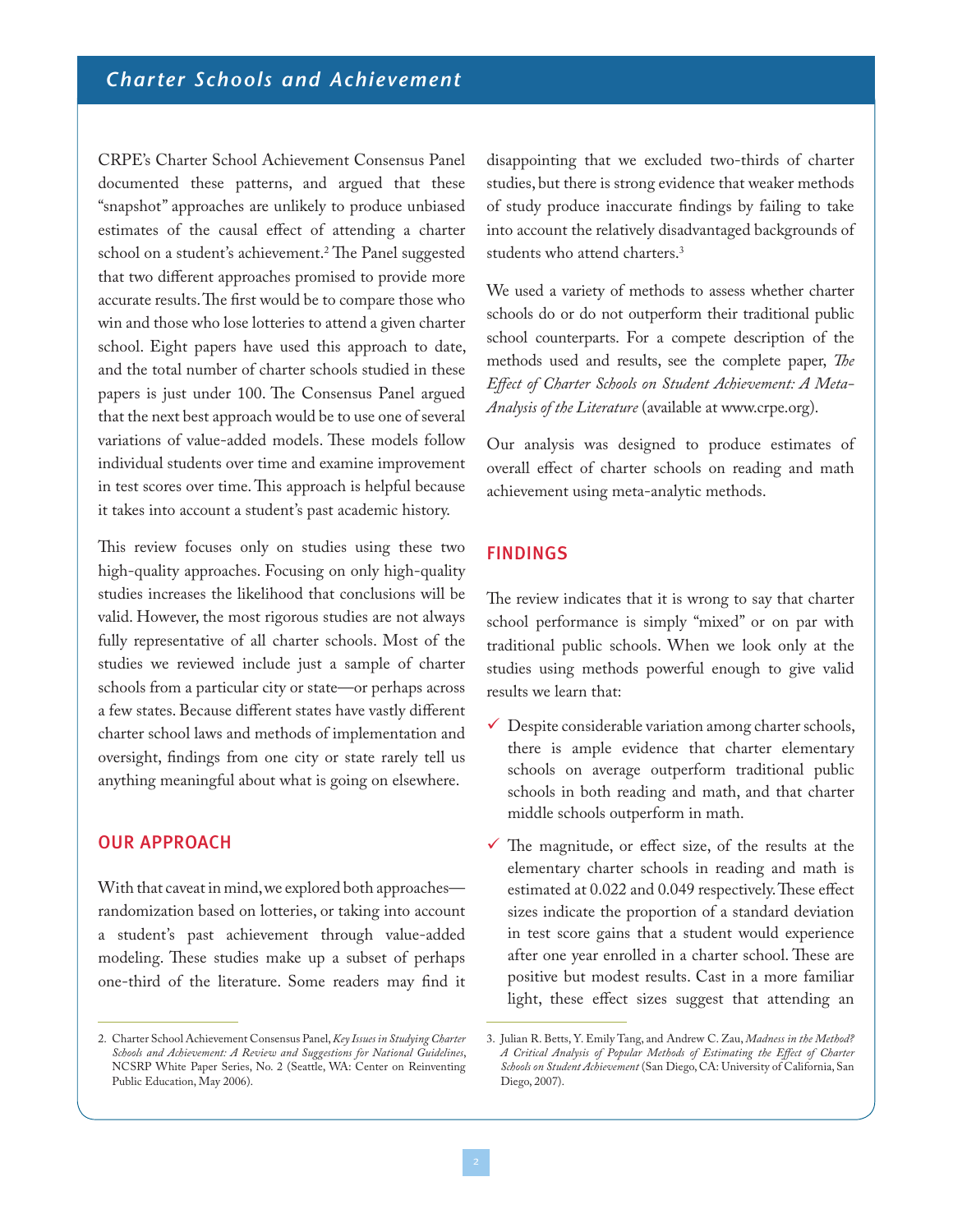elementary charter school for one year would boost a student who was originally at the 50<sup>th</sup> percentile of the math and reading test score distributions to rise to about percentiles 50.4 and 52 after a year. (A student at the 52nd percentile would rank ahead of 52 out of every 100 students on average.) Middle school effect sizes are 0.011 and 0.055 for reading and math respectively. This is enough to boost a student from the 50th percentile to about percentiles 50.2 and 52 after one year. For comparison purposes, reducing class size by 5 students is generally thought to produce an effect size of .01 to .015 standard deviations.The results of studies of one kind of charter school cannot and should not be generalized to all charter schools.

- $\checkmark$  At the high school level, there is no overall significant effect of charter schools. But results vary by locality: in some locations charter high schools are outperforming, while in others they are underperforming.
- $\checkmark$  KIPP schools appear to have a statistically significant and very positive influence on both reading and math achievement, with the effect size for math being twice as large as for reading. Estimated effect sizes for reading and math in KIPP schools are 0.096 and 0.223 respectively. These impressive effect sizes are enough to move a student initially at the  $50<sup>th</sup>$  percentile to the  $54<sup>th</sup>$ and 59th percentiles in a single year.
- $\checkmark$  Effect size estimates are almost always higher in studies of urban charter schools than in the overall sample, suggesting that urban charters may be more effective than suburban or rural charters, especially at the middle and high school levels.
- $\checkmark$  The number of studies that disaggregate results for various types of students is too small to produce meaningful results in this analysis, but if we had to rank the positive effects by student racial/ ethnic group, the ranking would be: black students, followed by Hispanic, Native American, and finally

white students. There are some signs of positive results of attending charter schools for students with special needs and English language learners.

Examining all of these results as separate parts of a whole, charter schools look to be serving students well, at least in elementary and middle schools, and probably better in math than in reading. There appears to generally be more variation in the results for math than in reading.

Although the results cannot tell us why some charter schools perform better than others, it is likely that state laws and implementation influence outcomes. Boston, Idaho, San Diego, New York City, and Delaware demonstrated some of the larger positive effect sizes for math and reading in certain grade spans. These are programs that are getting good results and they are worth paying attention to and replicating. Such promising efforts are important for another reason as well: they point to areas where states or authorizers can ask charter schools to improve and where they can make strategic investments to help. Charter schools in Ohio and North Carolina produced fairly consistent negative effects. Studies of Texas charter schools show both negative and positive effects, depending on the subject area.

While these results are intriguing and carry with them potentially important implications, the literature needs to be treated with some caution. Researchers have conducted rigorous value-added or lottery-based studies of charter schools in only a small number of states and major cities, although that number has increased rapidly in the past several years. Even among the relatively rigorous studies we examined, the quality of the data and analysis vary. The findings reported here should be considered preliminary and suggestive, a launching point for further investigation rather than a confirmation or nullification of the value of charter school policies.